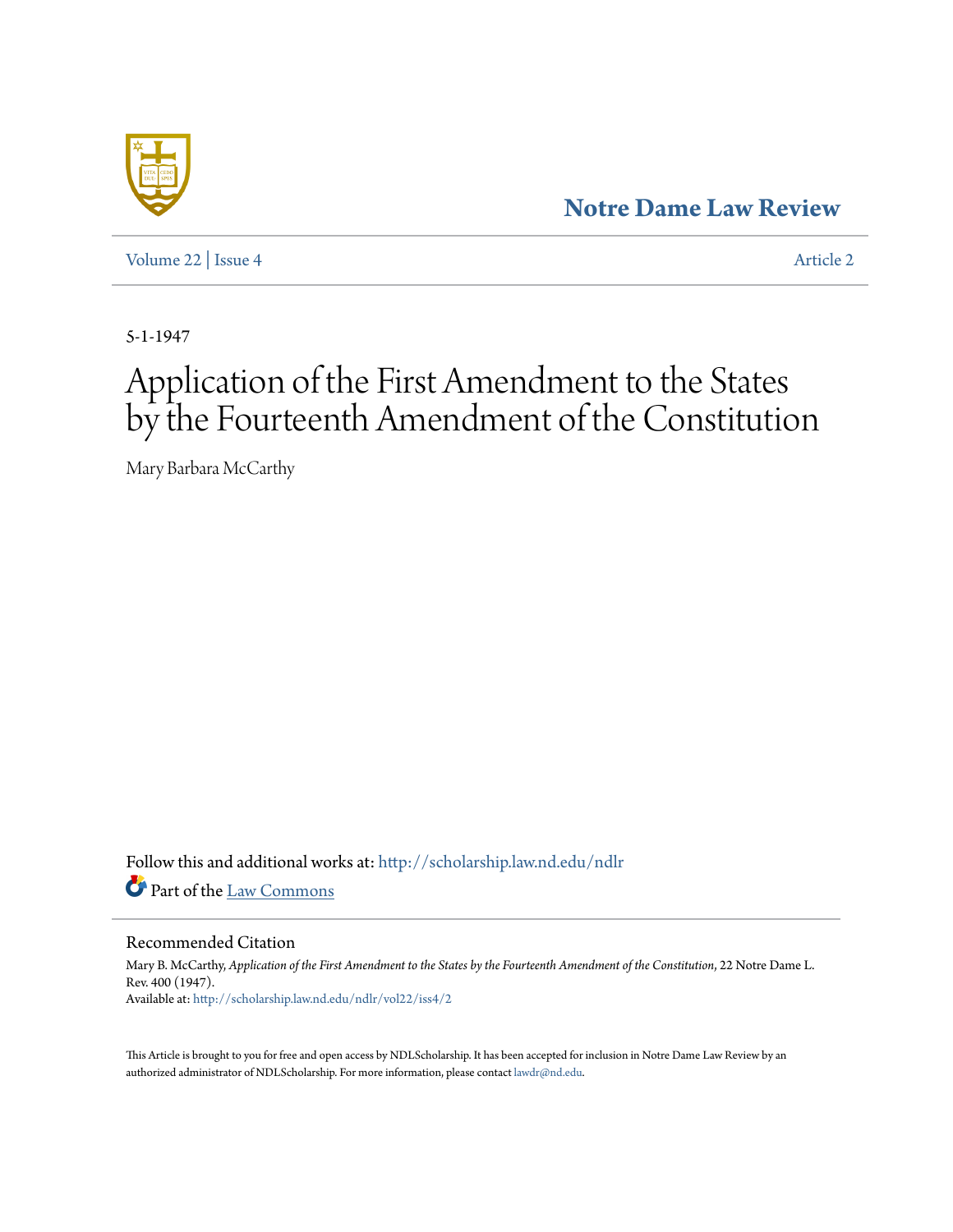## THE APPLICATION OF THE FIRST AMENDMENT TO THE STATES BY THE FOURTEENTH AMENDMENT OF THE CONSTITUTION

Under the Constitution of the United States a dual form of government exists, namely, a federal government and state governments. This principle of duality is found in the fact that the government of the United States is one of enumerated and implied powers; the state governments, those of reserved powers. Significant enumerated powers of the federal government are expressed in Article I, Section 8, and in Article II, Section 2 of the Constitution. The Tenth Amendment gives testimony that subsidiary powers are reserved to the states: The "powers not delegated to the United States by the Constitution, nor prohibited by it to the states, are reserved to the states respectively, or to the people." Certain sovereign powers are delegated to the United States that are prohibited to the states, such as the power to coin money or to make treaties: Article I, Section 10, Clause 1.

When the Constitution was sent to the states for ratification, in 1787, there was criticism because the Constitutional Convention that framed the document had not incorporated into it a bill of rights. Fear was expressed in the states that without specific guarantees, written into the law, civil rights and liberties of the people might be jeopardized by a federal government, possessing a vast array of powers which the Constitution delegated to it. The Constitution was ratified by the people through state constitutional ratifying conventions, but with the assurance that a bill of rights would immediately be incorporated into it, restraining the federal government in behalf of individual liberty. Pressing for a bill of rights, statesmen at the time evidently thought of such constitutional provision only in terms of its becoming a restraint on the federal government. Between the lines of his argument against a bill of rights,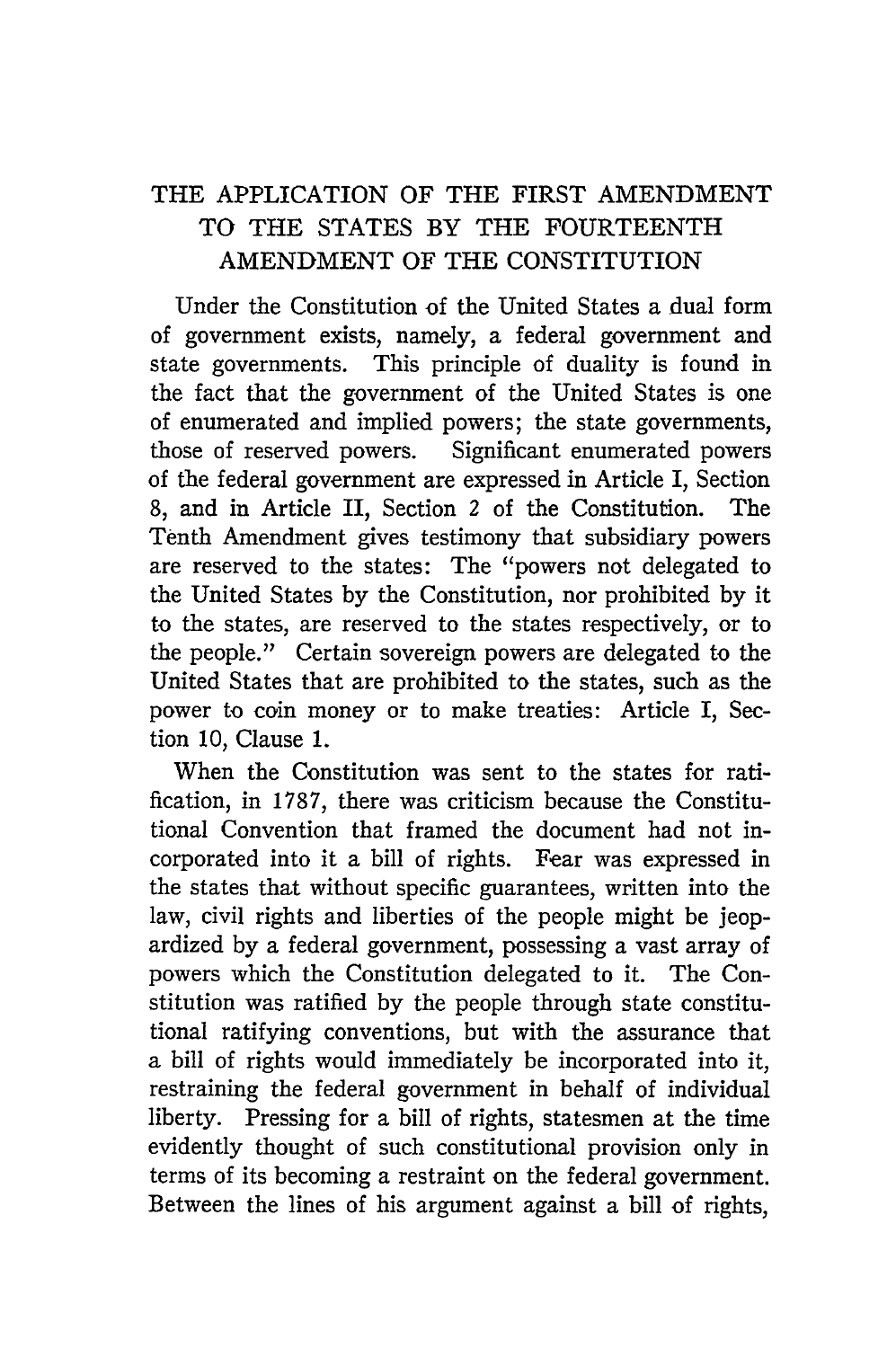Hamilton testified to this, for he impliedly said that to prohibit the federal government from doing things outside the scope of its delegated authority would not only be unnecessary but unwise; adding, "the Constitution itself, if adopted, will be a bill of rights for the Union."<sup>1</sup>

The first ten Amendments to the Constitution were adopted by the necessary number of states ratifying the Constitution **2** in the interim, 1788-1789. This Bill of Rights of the Constitution was declared in force December **15,** 1791. The First Amendment declares that "Congress shall make no law respecting an establishment of religion or prohibiting the free exercise thereof; or abridging the freedom of speech or of the press; or the people peaceably to assemble, and to petition the Government for a redress of grievances." It is clear that the prohibitions of the First Amendment are on Congress, the lawmaking body of the federal government, and that the First Amendment is not applicable to the states as a restraint on them; it is deducible that not any of the amendments of the federal Bill of Rights, couched in terms of general prohibitions, blanket the states.' In the first quarter of the nineteenth century,

**3** Generally, in their respective bills of rights, state constitutions restrained their governments. Although between the late eighteenth and the middle nineteenth centuries a few states restrained the free exercise of religion and discriminated against particular religious groups, on the other hand, many states constitutionally provided for religious freedom. Under the first organizations of state governments in view of early state constitutions, the elector was generally a freeholder subject to religious qualifications. But in the struggle for the extension of the franchise which began with the westward movements of populations and the spread of Jeffersonian democracy, religious qualifications for electors began to disappear from state constitutions. In the early nineteenth century, new state constitutions began to provide that no religious tests should be required as a qualification for voting or for holding public office under the state; or the civil rights and privileges of state citizens be affected **by** their religious principles. **Cf.** state constitutions of Indiana, **1816,** Art. I, Sec. **3;** Illinois, **1818,** Art. VIII, Sec. 4; Alabama, **1819,** Art I, Sec. **7;** Maine, **1820,** Art. I, Sec. **5;** Michigan, 1837, Art. **II,** Sec. **3;** Texas, 1845, Art. I, Sec. **3;** Minnesota, 1857, Art. I, Sec. **17;** Oregon, **1857,** Art. I, Sec. 4; Nebraska, **1866,** Art. I, Sec. **18;** Louisiana, **1868,** Art. 12; Mississippi, **1868,** Art. I, Sec. **18.**

**<sup>1</sup>** Hamilton: Tan **FEDERALTsr,** LXXXIV

**<sup>2</sup> U.** S. CONST. ART. VII. The ratification of the conventions of nine states shall be sufficient for the establishment of this Constitution beween the states so ratifying the same.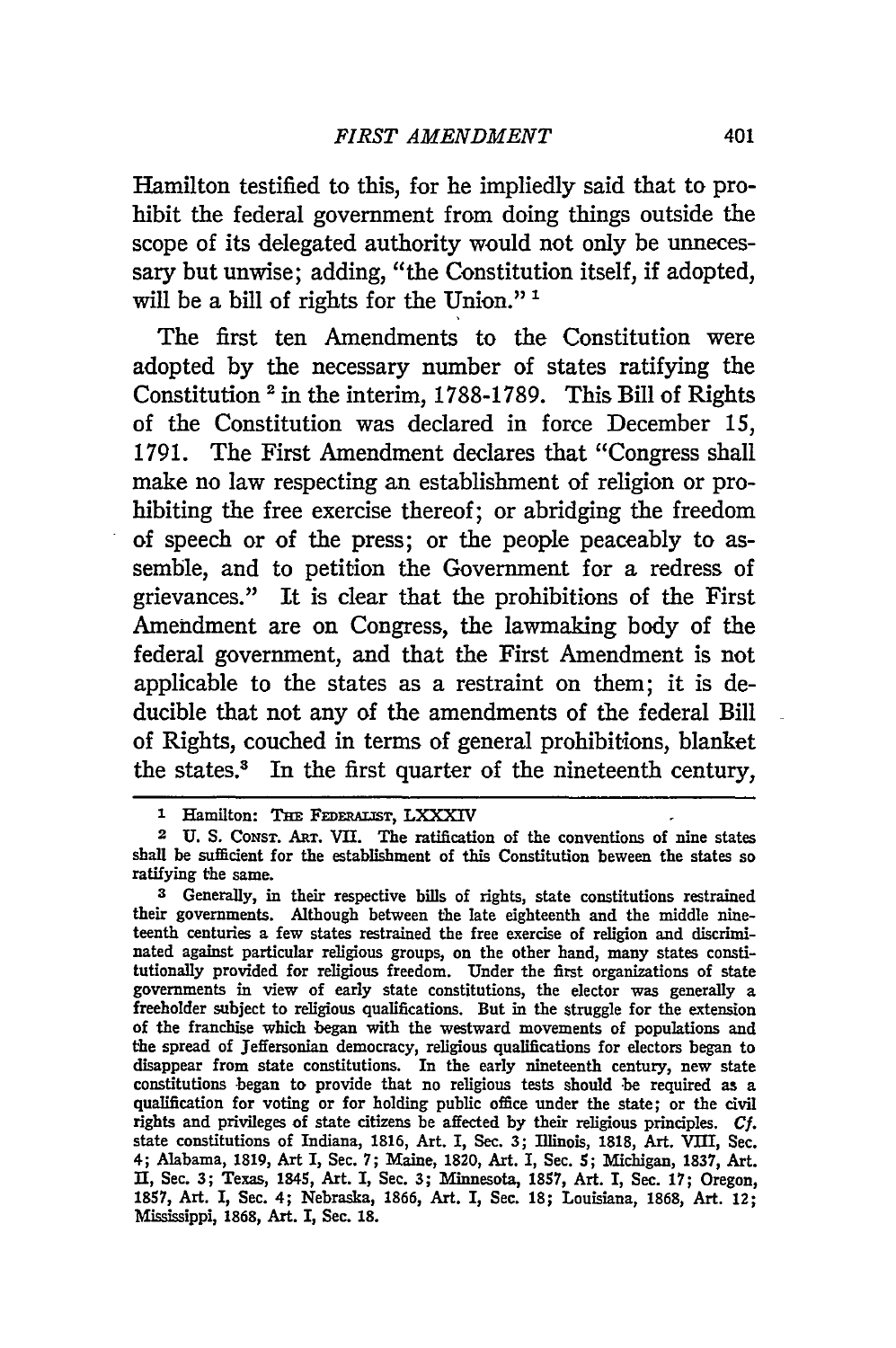however, the notion was advanced that civil liberty guarantees of the Bill of Rights ought to be construed as restraints on state governments as well as on the federal government. This was the contention of the plaintiff in the case of *Barron v. Baltimore,* decided in 1833.4 In paving its streets the city of Baltimore had diverted certain streams, causing them to deposit sand and gravel near the wharf of a certain Barron, making the water around his wharf too shallow for the approach of vessels. Barron's wharf had formerly been surrounded by the deepest water in the harbor, but now it was useless to him. The state court reversed a verdict **of** \$4,500 for Barron and a writ of error was taken to the Supreme Court of the United States. It was alleged by Barron that the city of Baltimore violated the eminent domain clause of the Fifth Amendment, which declares that private property shall not be taken for public use without just compensation.5 In delivering the opinion, Chief Justice Marshall felt compelled to declare that the Court had no jurisdiction in the case. In substance, it was held that the Constitution was ordained and established by the people of the United States for themselves; this was declared in the Preamble. It was not established for the government of the states. Each state established a constitution for itself, and in it provided such limitations on the powers of its particular government as its judgment dictated. The people of the United States framed such a government for the United States as seemed best adapted to promote their interests. The powers they conferred on this government were to be exercised by itself; and the limitations on its power, if ex-

<sup>4</sup>7 **PETERs** 243, **8** L. **Ed. 672.**

**<sup>5</sup>** Had the Fourteenth Amendment been operative then as now, Barron would have had redress under its due process clause. Chief Justice Marshall holding there was no redress in the Supreme Court of the United States, Barron was without compensation for his loss of property. His cause, however, was long remembered and reverted to in 1866 when, after the Civil War, the congressional Committee of Fifteen on Reconstruction was drafting the Fourteenth Amendment. Because of the times, it appeared that the Amendment was adopted solely to secure the rights of freedmen hampered by the South. When the Amendment was proposed the intention was that. But there were two groups on the Committee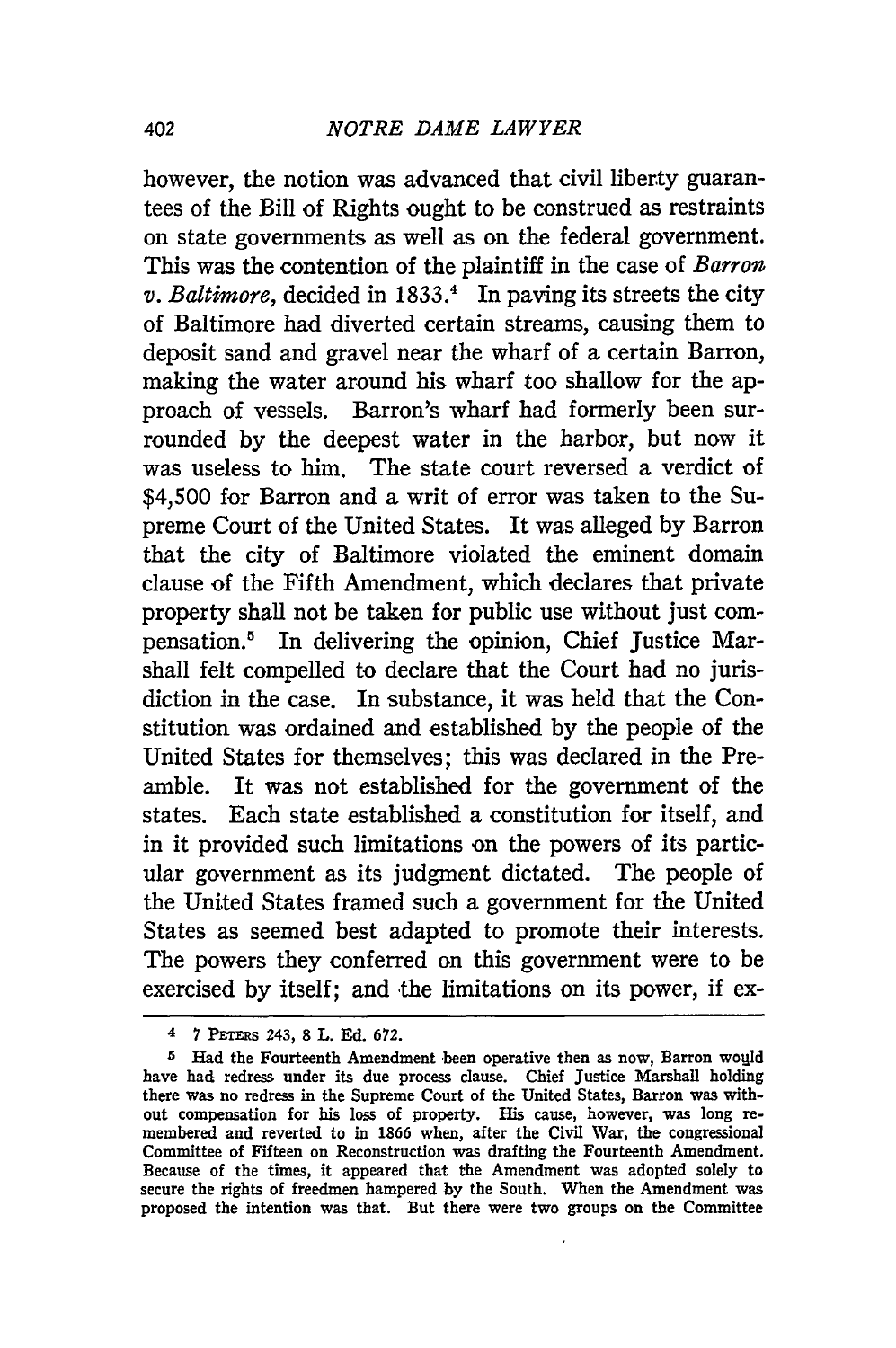pressed in general terms are naturally and necessarily applicable to the government created by that instrument. If in the ninth and tenth sections of Article I of the original Constitution, a plain line is drawn of discrimination between the limitations it imposes on the powers of the federal government and on those of the states, if in every inhibition intended to act on state power, words are used that directly express the intent, then strong reason must be assigned for departing from this safe and judicious course in framing the Amendments before that departure can be assumed. The Chief Justice went on to say that he searched in vain for the reason; that the Bill of Rights adopted by the states contain no expression that would indicate an intention to apply them to the states.

More than a century after this pronouncement by Chief Justice Marshall, the Fourteenth Amendment, adopted in 1868, was construed to make the First Amendment applicable to the states. In the case of *Cantwell v. Connecti-*

drafting it, one bent on establishing, under the federal constitution, the rights of the recently freed Negro against state legislation; the other group determined to include the property and other rights **of** persons in the whole range of the country's economy, for at that time the industrial revolution had given rise to great corporations for profit, and railroad corporations were suffering from discriminating state taxes. Eminent corporation lawyers in the persons of John Brigham and Roscoe Conkling belonged to the latter group. Brigham succeeded in incorporating the due process clause into the draft. He used the words of the Fifth Amendment qualified **by** "nor shall any state." When the original Constitution was drafted, Negro slaves were referred to in it, as "persons" (Art. **I,** Sec. 2 **Cl. 3;** Sec. **9, Cl. 1;** Art. IV, Sec. 2, **Cl. 3).** Thus when the Fourteenth Amendment used *person* in the due process clause, it was taken to mean just the freedman: **Cf.** Slaughterhouse Cases (1873), **16** Wall. **36,** 21 L. **Ed.** 394. Using the word "person" Brigham had another meaning. He recalled Barron's plight in **1833,** and had always thought that it was shortsightedness in the framers to have made no provision in the law for the protection of the individual against the *states.* He therefore designed the "cabalistic" clause and got it into the Constitution, so that "the poorest man in his hovel as well as the prince in his palace may have security in his property" against the states. In 1882, arguing a tax case, Roscoe Conkling laid before the Supreme Court the unpublished journal of the Committee of Fifteen with the intentions of Brigham in the record. In view of this, Conkling argued that the due process clause protected *any* person, therefore a corporation. The Court thereafter began to adhere to the doctrine that the Fourteenth Amendment imposes judicially enforceable restriotions on state social legislation: **Cf.** San Mateo County v. Southern Pacific Railroad **Co., 116 U. S. 136** (1886).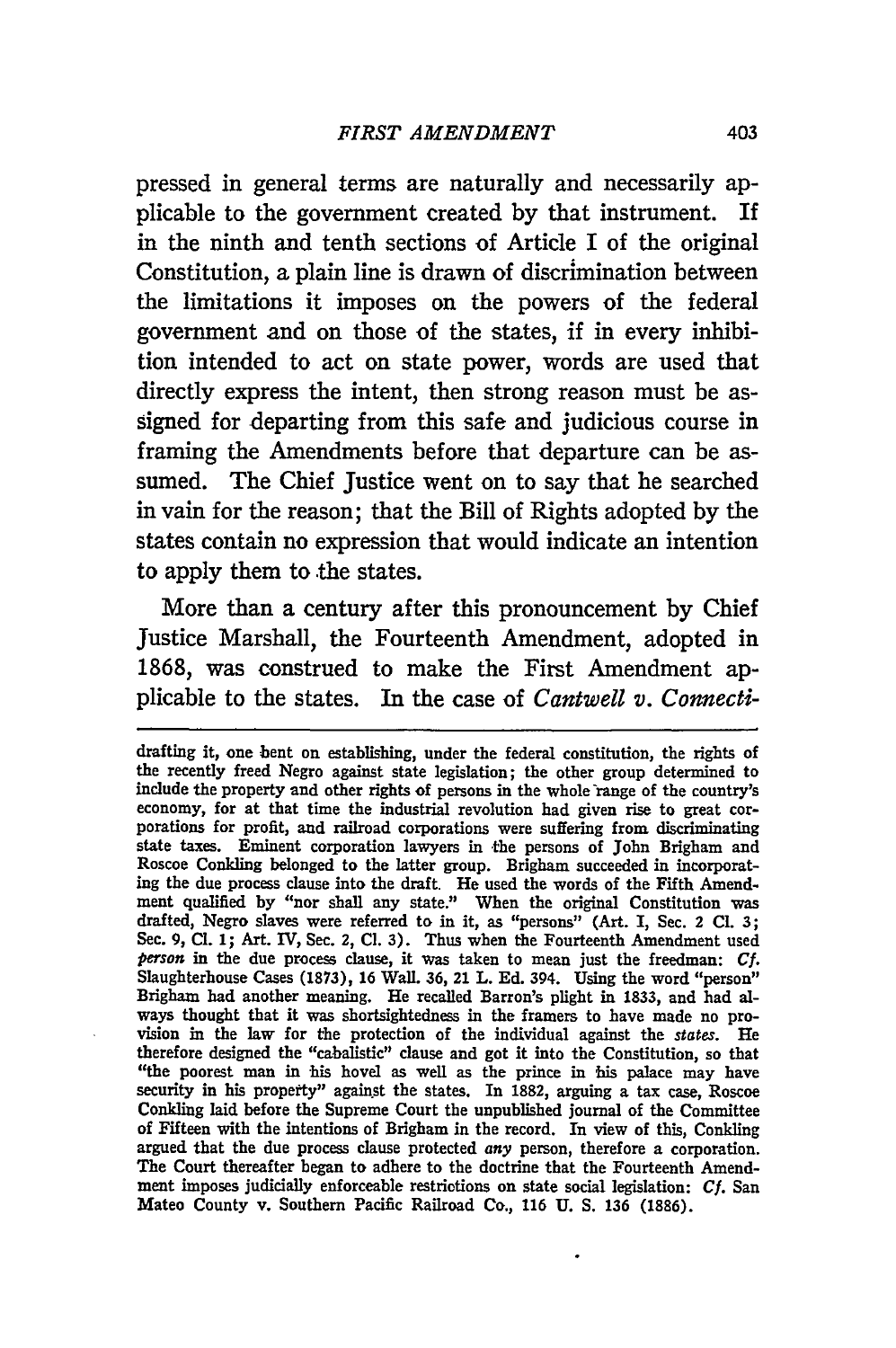*cut,6* decided in 1940, the Court held that the fundamental concept of "liberty," embodied in the Fourteenth Amendment, embraces the liberties guaranteed by the First Amendment, which declires that Congress shall enact no law respecting an establishment of religion or prohibiting the free exercise thereof. The Court went on to state that the Fourteenth Amendment has rendered the legislatures of the states as incompetent as Congress to enact laws which will deprive individuals of their liberty without due process of law; that although the right to free exercise of a chosen form of religion is not absolute because conduct remains subject to regulation for the protection of society, yet the power to regulate must be so exercised as not, in obtaining a permissible end, unduly to infringe protected freedom; nor may a state by statute wholly deny the right to preach or to disseminate religious views. Because the Connecticut statute involved in this case prohibited solicitations of money for religious, charitable, or philanthrophic causes without approval of the secretary of public welfare, and authorized the

**<sup>6</sup> 310 U. S.** 296, 60 **S.** Ct. 900, 84 L. **Ed. 1213** (1940). Newton Cantwell and two sons, Jesse and Russell, members of Jehovah's Witnesses, and claiming to be ordained ministers, were arrested in New Haven, Connecticut. Each ws charged **by** information in five counts, with statutory and common law offenses. After trial in the Court of Common Pleas of New Haven County, each of them was convicted on the third count, which charged a violation of a section of the general statutes of Connecticut, and on the fifth count, charging commission of the common law offense of inciting a breach of the peace. On appeal to the Supreme Court the conviction of all three .was affirmed. The conviction of Jesse Cantwell was affirmed on the fifth count, but the conviction of Newton and Russell on that count was reversed and a new trial ordered as to them. **By** demurrers to the information, **by** requests for rulings of law at the trial, and by their assignments of error in the state Supreme Court, the appellants pressed the contention that the statute under which the third count was drawn was offensive to the due process clause of the Fourteenth Amendment because, on its face as it was construed and applied, it denied them freedom of speech and prohibited their free exercise of religion. In like manner they made the point that they could not be found guilty on the fifth count, without violation of the Amendment. The Supreme Court declared it had jurisdiction on appeal from the judgments on the third count, as there was drawn in question the validity of a state statute under the Federal Constitution, and the decision was in favor of the validity. Since the conviction on the fifth count was not based upon a statute, but presented a substantial question under the Federal Constitution, the Court granted the writ of certiorari in respect of it. The judgment affirming the convictions on the third and fifth count was reversed, and the cause was remanded for further proceedings not inconsistent with this opinion.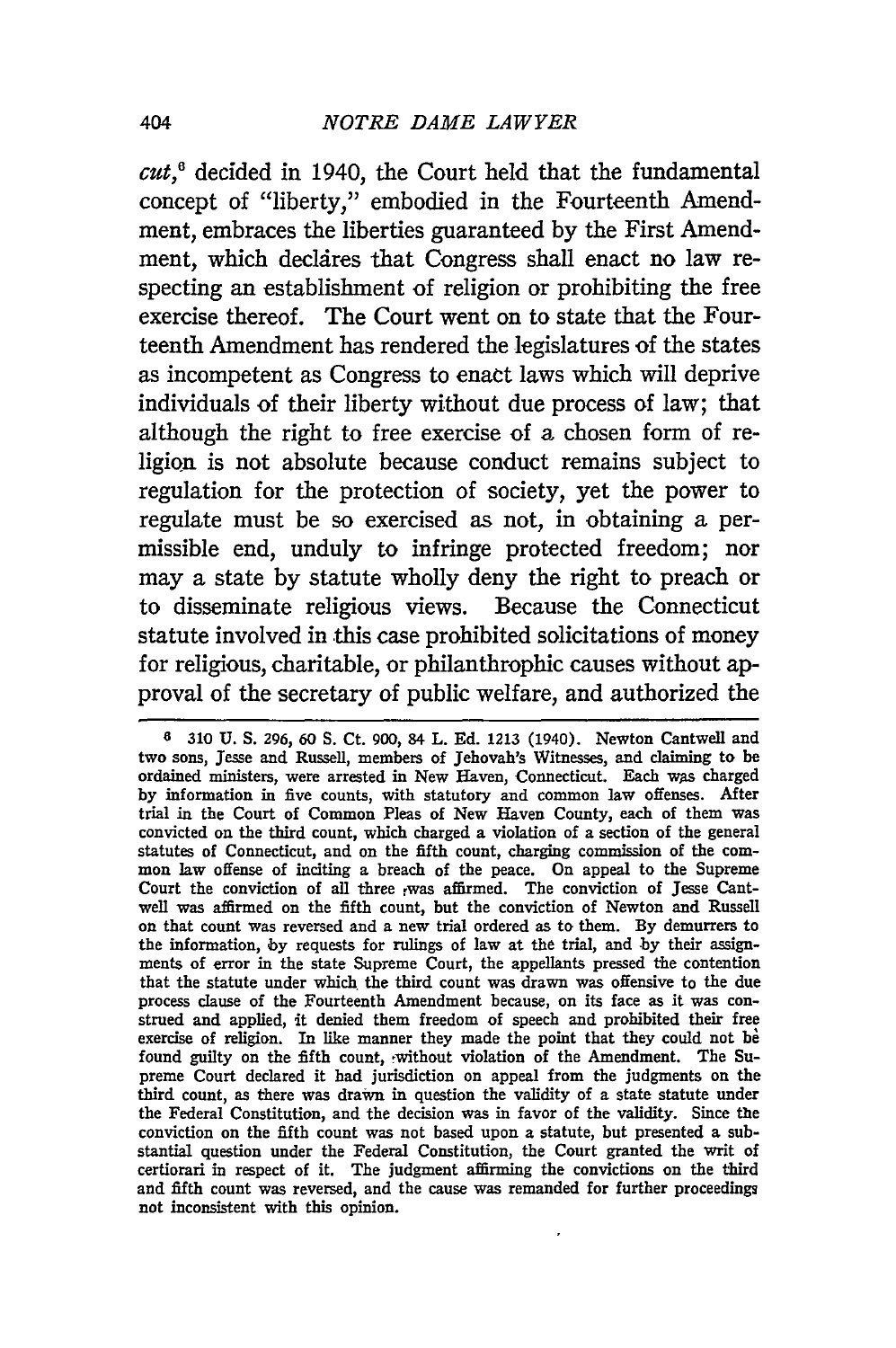secretary, upon application of any person in behalf of such cause, to determine if such cause is a religious one or a *bomz fide* object of charity, of philanthropy, the Court held that the law violated the First and Fourteenth Amendments to the extent that it authorized a censorship of religion by the secretary through power conferred on him to withhold his approval.

Subsequent to the *Cantwell* case, other cases came before the Court in which state legislation was challenged in view of "liberty" in the due process clause of the Fourteenth Amendment, as blanketed by the First Amendment. In Largent v. Texas,<sup>7</sup> decided in 1943, a city ordinance was held unconstitutional as abridging freedom of religion, of speech, and of the press. In this case the ordinance required a permit to solicit for or to sell books within the residential part of the city, and it authorized the mayor to issue a permit after a thorough investigation.8 The ordinance was held unconstitutional as applied to the distribution of religious publications **by** a member of a religious sect. In *Jamison v. Texas,9* decided in 1943, the Court ruled that the right to distribute on the streets handbills concerning religious subjects

**<sup>9</sup>**This was another Texas case in which the appellant, a member of the Jehovah's Witnesses, was charged with distributing handbills on the streets of Dallas, Texas, in violation of an ordinance that prohibited their distribution: **318 U. S.** 413, **63 S.** Ct. **699, 87** L. **Ed. 869.**

For elaborate arguments on the First Amendment, prior to its later application to the states **by** the Fourteenth Amendment, **Cf.** Terrett v. Taylor, 1914, 9 Cranch. 43, 3 L. **Ed. 650;** Watson v. Jones, **1872, 13** Wall. **670,** 20 L. **Ed. 666.** See also, Reynolds v. United States, **1878, 98 U. S. 182,** 25 L. **Ed.** 244.

**<sup>7 318</sup> U. S.** 418, *63* **S.** Ct. **667, 87** L. **Ed. 873.**

**<sup>8</sup>** A Mrs. Largent was charged with violating a city ordinance making it unlawful for any person to solicit orders or to sell books, 'wares, or merchandise within the residential portion of the city without a permit. The appellant's evidence showed she carried a card of ordination from the Watch Tower Bible and Tract Society, that organization a part of Jehovah's Witnesses. The Witnesses, founded upon and drawing from the tenets of Christianity, is an evangelical group. Mrs. Largent was convicted for violating this ordinance, and she appealed to the county court of Lamar county, where a trial *de* novo was had, in view of a Texas statute. There a motion was filed to quash the complaint because the ordinance violated the Fourteenth Amendment, and at the conclusion of the evidence a motion rwas filed on the same grounds for a finding of not guilty and the discharge of the appellant from custody. Both were overruled. Appeal was brought into the Supreme Court.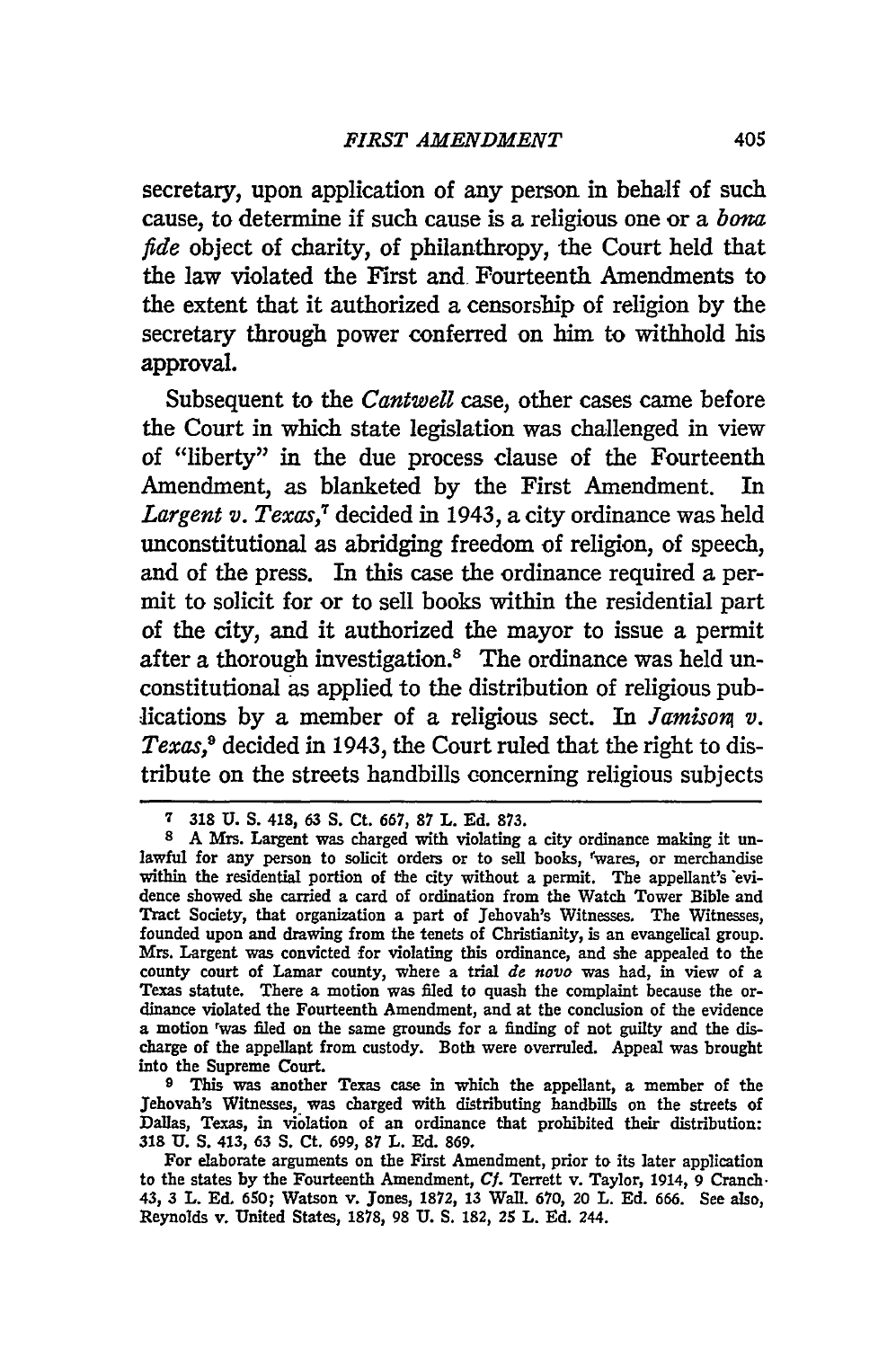may not be prohibited at all times, at all places, and under all circumstances. The Court held an ordinance prohibiting the dissemination of information on the streets by handbills, unconstitutional, as applied to handbills inviting the public to meetings of a religious sect, at which no admission fee was charged. The ordinance was held to deny freedom of religion and the press, rights protected by the First Amendment.

In the case of *Murdock v. Pennsylvania,"°* decided in 1943, holding that the Fourteenth Amendment makes the First Amendment applicable to the states, the Court rendered the opinion that the spreading of one's religious beliefs through the distribution of religious literature or preaching the Gospel is an age-old type of evangelism that is given protection under constitutional guarantees of freedom of speech, of the press, and of religion. A license tax for such solicitation drew from the Court this deduction: The fact that the ordinance requiring this license tax is nondiscriminatory is immaterial. The protection afforded by the First Amendment is not so restricted. A license tax certainly does not acquire constitutional validity because it classifies the privileges protected by the First Amendment along with wares and merchandise of hucksters and peddlers and treats them all alike. Such equality of treatment does not save the ordinance. The freedom of press, speech, and religion are in a preferred position. It could hardly be denied, the Court said, that a tax laid specifically on the exercise of those freedoms would be unconstitutional. Yet the license tax imposed is in substance just that. In *West Virginia State Board of Education v. Barnette,"* decided in 1943, the Court held that the

**<sup>10</sup>** 319 U. **S.** 105, 63 **S.** Ct. **870, 87** L. Ed. 1292 (1943). Petitioners in this case were also Jehovah's Witnesses, who went from door to door soliciting people to purchase certain religious books. This was held in violation of a city ordinance that required the solicitor to pay a license tax.

**<sup>11 319</sup> U. S.** 624, **63 S.** Ct. **1178, 87** L. **Ed.** 1628 (1943). This suit was brought **by** Walter Barnette and others against the West Virginia State Board of Education and others, for an injunction to restrain enforcement of an order requiring children in public schools to salute the American flag. From a decree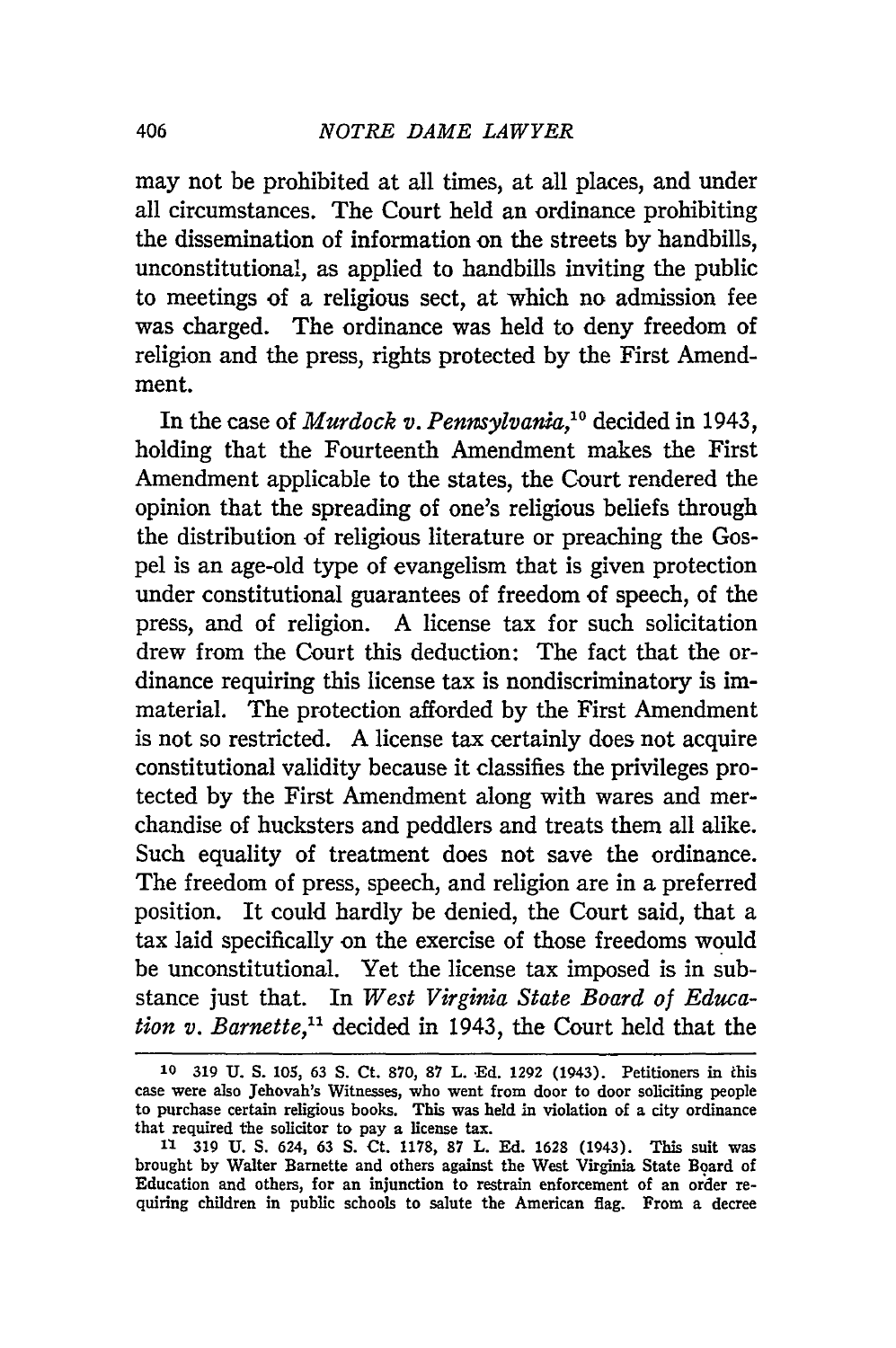Fourteenth Amendment, as applied to the states, protects the citizen against the state itself and all its creatures including boards of education. Holding invalid the challenged resolution, the Court declared that it denied freedom of speech and worship; that it transcended the constitutional limitations placed on the board's power, and invaded the sphere of the spirit and the intellect, which it is the purpose of the First Amendment to reserve from all official control. Referring to the First Amendment as applied to the States by the Fourteenth Amendment, the Court expressed *the* opinion that the test of legislation colliding with the First Amendment is much more definite than the test when only the Fourteenth Amendment is involved; that much of the vagueness of the due process clause disappears when the specific prohibitions of the First Amendment become its standard.

granting an injunction the defendants appealed. The Board had adopted, in 1942, in view of a state statute, a resolution that contained recitals largely from the Court's opinion in the *Gobitis case,* 310 **U.** S. 586, 60 S. Ct. 1010, 84 L. Ed. 1375 (1940). The resolution ordered the salute to the flag to become a regular part of the program of activities in the public schools. All teachers and pupils were required to participate in the salute. Refusal so to salute was to be regarded as an act of insubordination, to be dealt with accordingly. The salute that was originally required brought protests from various groups including the Red Cross, Parent and Teacher Associations, and the Boy and Girl Scouts, and some modification was made in deference to these objections. But no concession was made to Jehovah's Witnesses. Failure to conform being considered insubordination, the penalty was expulsion from school. The expelled child being held unlawfully absent, he could be proceeded against as a delinquent. The appellees, citizens of the United States, brought suit in the United States District Court, asking its injunction to restrain enforcement of those laws against Jehovah's Witnesses. The Witnesses are an unincorporated body, teaching that the obligation that is **im**posed **by** the law of God is superior to man-made laws for temporal governments. They adhere to the literal version of *Exodus,* XX 4, **5,** and consider the flag as an "image" ,within this divine command. For that reason they refuse to salute it. The Board of Education moved to dismiss the complaint of parents of children who were threatened with prosecution for causing delinquency, the plaintiffs alleging that the laws and regulations were an unconstitutional denial of religious freedom secured **by** the First Amendment, and a violation of the Fourteenth Amendment due process of law and equal protection of law clauses. The District Court restrained the enforcement as to the plaintiffs and those of that class. The Board of Education brought the case to the Supreme Court **by** direct appeal: **28 U. S. C.** Sec. **380 U. S. C. A.**

See also Follett v. Town of McCormick, **321 U. S. 573, 64 S. Ct., 717,** 88 L. **Ed. 938 (1944).** Marsh v. Alabama, **327 U. S. 573, 66 S. Ct. 276 (1946).**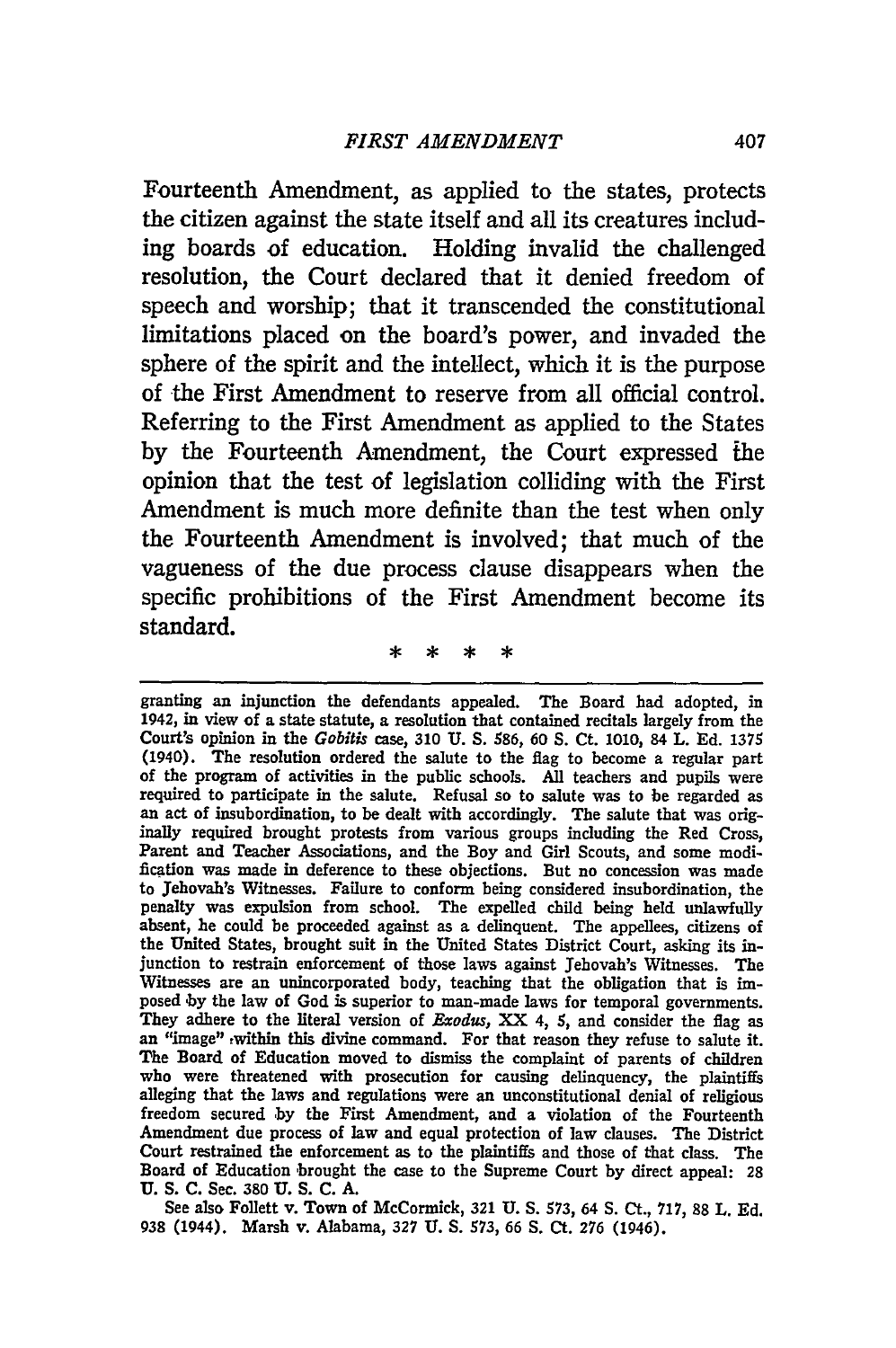In 1947, the Court looked back over less than a decade, to rulings in which the Fourteenth Amendment had been construed to make the prohibitions of the First Amendment applicable to state action abridging religion.<sup>12</sup> The Court stated that since that tribunal had accepted the broad meaning given the First Amendment in those cases decided by the light of the freedom of religion clause, there was every reason to give the same broad application and construction to the establishment of religion clause of the same Amendment.<sup>13</sup> This was stated in *Everson v. Board of Education* of *Ewing Township*,<sup>14</sup> decided February 10, 1947. This

**12** Cantwell v. Connecticut, 310 U. S. 296, 60 **S.** Ct. 900, 84 L. **Ed.** 1213 (1940); Jamison v. Texas, **318** U. **S.** 413, 63 **S.** Ct. 669, 87 L. **Ed.** 869 (1943); Largent v. Texas, 318 U. **S.** 418, 63 **S.** Ct. 667, **87** L. Ed. 873 (1943); Murdock v. Pennsylvania, 319 U. **S.** 105, 63 **S.** Ct. 870, 87 L. Ed. 1292 (1943); W. Virginia State Board of Education v. Barnette, 319 U. **S.** 624, 63 **S.** Ct. **1178, 87** L. **Ed.** 1628 (1943); Follett v. Town of McCormick, **321** U. **S.** 573, 64 **S.** Ct. **717,** 88 L. **Ed.** 938 (1944); Marsh v. Alabama, 327 **U. S.** 501, 66 **S.** Ct. **276** (1946).

**18** "It is in the repetition of this unjustifiable blanketing of the first ten amendments into the fourteenth that in my opinion the Court made its chief error in the Bus case," states Dr. Clarence Manion. "Ten years ago this case would have been tossed out of the Supreme Court for lack of jurisdiction for the reason that whether or not New Jersey wished to establish a religion outright and by law was a matter exclusively within the province of the State of New Jersey as limited by the Bill of Rights in the New Jersey State Constitution. This explains what you read some years ago that 'the Federal Constitution prevents Congress from enacting laws that would be helpful or prejudicial to any particular religious denomination, but does not prevent the State Legislature from enacting such laws."

<sup>14</sup>**67 S.** Ct. 510. This was an appeal from the Court of Errors and Appeals of the State of New Jersey. Certiorari proceedings by Arch R. Everson to set aside a resolution of the Ewing Township board of education were advanced. This resolution, challenged, provided for transportation of pupils in public and parochial schools. A New Jersey statute authorized its school districts to make rules and contracts for the transportation of children to and from school. The appellee, a township board of education, in acting pursuant to this statute, authorized reimbursement to parents of money expended by them for bus transportation of their children on the regular buses operated by the public transportation system. Part of this money was for payment of transportation of some children in the community to Catholic parochial schools, which give their students both secular and religious instruction; the religious teaching conforming to the tenets and modes of worship of the Catholic Faith. The superintendent of these schools is a Catholic priest. In his capacity as a district taxpayer, the appellant filed suit in a state court, challenging the right of the Board to reimburse parents of parochial school students. He contended that both the statute and the resolution in question violated both the state and the federal constitutions. A judgment setting aside the resolution (132 N. J. L. 98, ......A. 2d 75) was reversed by the State Court of Errors and Appeals (133 N. **J.** L. 350, 44 A. **2d** 333), and the petitioner appealed [28 U. S. C. A. Sec. 344 (a), 28 U. S. **C.** Sec. 34 (a)], bringing up the suit into the Supreme Court of the United States.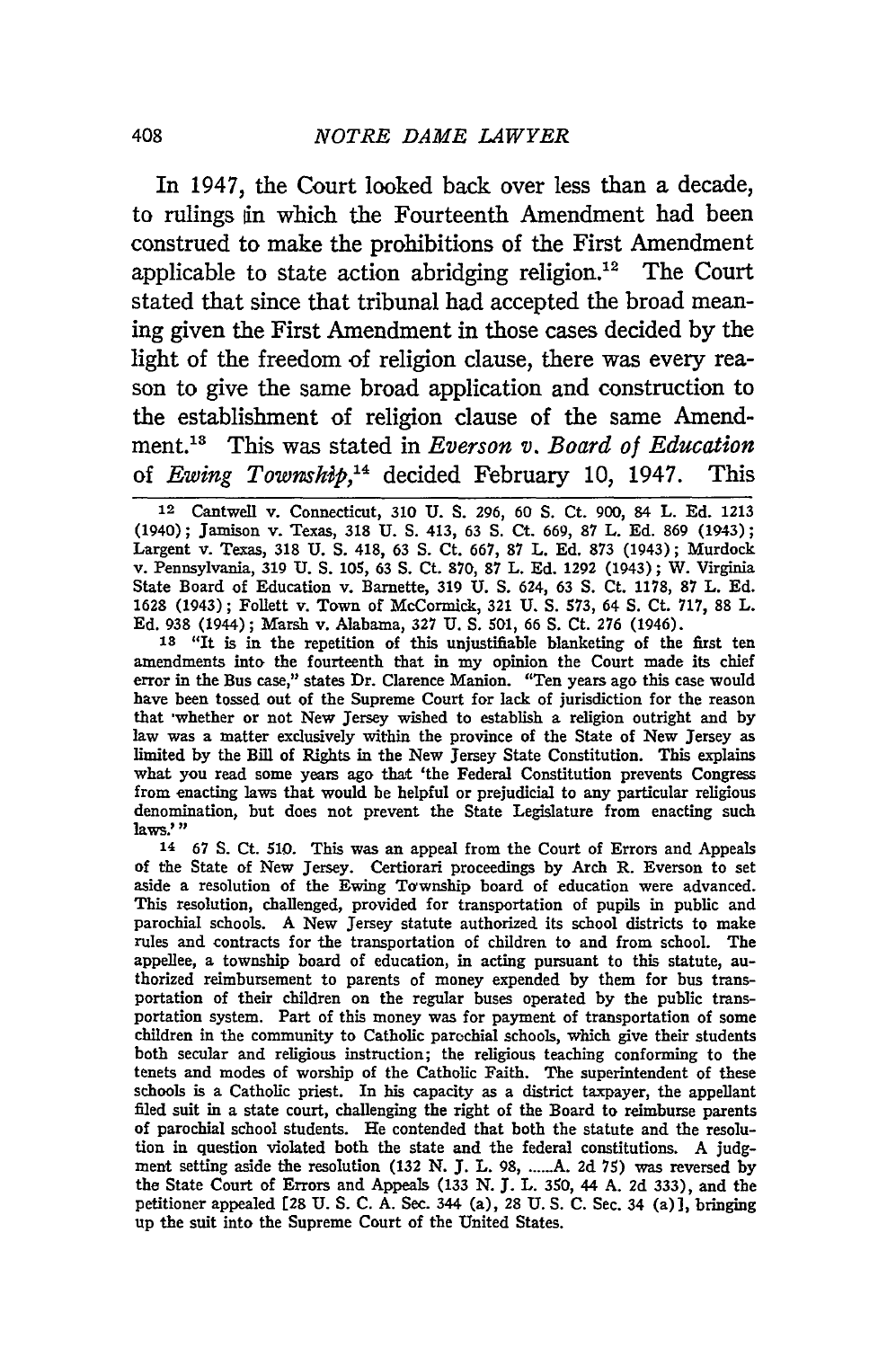case involved the free bus transportation issue, a taxpayer of New Jersey contending that a New Jersey law amounted to a contribution of public funds in support of a religious establishment.<sup>15</sup> This suit gave rise to the old question of separation of Church and State.

Declaring the New Jersey law constitutional, the Court stated that striking down a state law is not a matter of such light moment that it should be done **by** a federal court *ex mero motu* on a postulate neither charged nor proved, but which rests on nothing but a possibility; that the authority of the Supreme Court to strike down statutes on the ground that the purpose for which the tax-raised funds were to be expended was not a public one, must be exercised with great caution; that the fact that a state law, passed to satisfy a public need coincides with the personal desire of the in-

In recent years, so far as the provision against the establishment of a religion is concerned, the question has most frequently arisen in connection with proposed state aid to church schools and efforts to carry on religious teachings in the public schools in accordance -with the tenets of a particular sect. Some church schools have either sought or accepted state financial aid for their schools. Here again the efforts to obtain state aid or acceptance of it have not been limited by any particular faith. The state courts, in the main, have remained faithful to the language of their own constitutional provisions designed to protect religious freedom and to separate religions and governments. Their decisions, however, show all the difficulty in drawing the line between tax legislation which provides funds for the welfare of the general public and that which is designed to support institutions which teach religion .... **)**

Denial of free bus transportation to children attending private schools appears to be based on the contention that the use of public money for such purposes would tend to endanger the so-called traditional American theory .and practice of separation of Church and State. Then again it is asserted, that such transportation violates many of the state constitutions, -which prohibit the giving of aid to any religious sect or denomination. Although the greater number of the states deny **by** constitutional provision such aid, a number of these allow such transportation to pupils of private schools even though their laws deny such aid.

<sup>15</sup> In the *Eversmon* case, the Court reviewed briefly the history of State and Church in the English colonies of North America: "The very charters granted **by** the English Crown to individuals and companies . . .authorized these to erect religious establishments, which all, 'whether believers or non-believers, would be required to support and attend. *An* exercise of this authority was accompanied **by . .** .persecutions. Catholics found themselves hounded and prosecuted because of their faith; Quakers who followed their conscience went to jail; Baptists were peculiarly obnoxious to certain dominant Protestants ... And all these dissenters were compelled to pay tithes and taxes to support government-sponsored churches whose -ministers preached inflammatory sermons designed to strengthen and consolidate the established faith **by** generating a burning hatred against dissenters **..**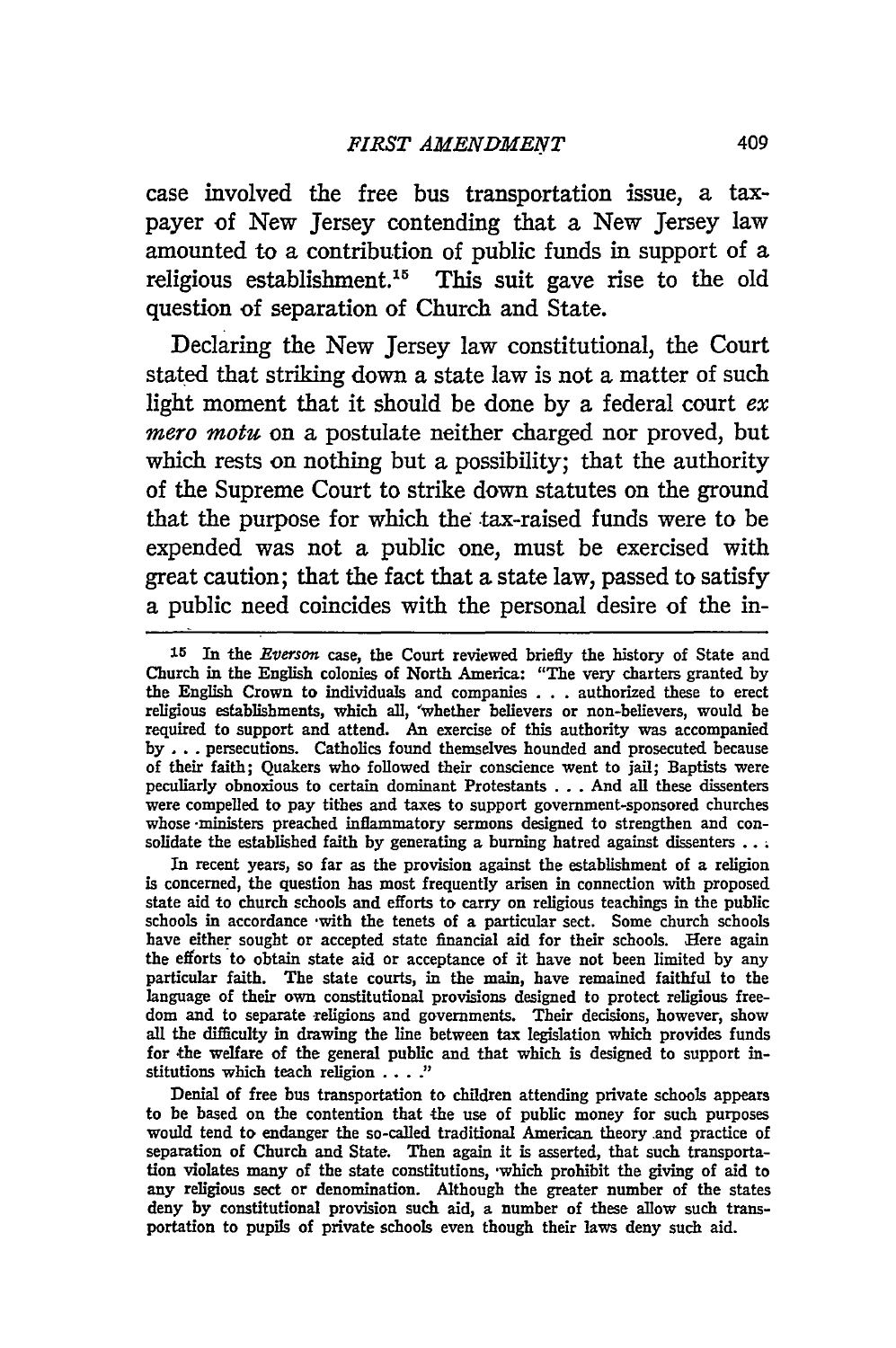dividuals most directly affected, is an inadequate reason for the Supreme Court to say that a legislature has erroneously appraised the public need. Nor does it follow that a law has a private rather than a public purpose because it provides that tax-raised funds will be paid to reimburse individuals on account of money spent in a way which furthers a public program.

Tending toward the pronouncement of decision in the *Everson* case the Court said: **16**

**"...** Before one can know whether public aid to parochial schools is the entering wedge in the wall of separation of Church and State, one must know where this wall is and what it walls off from 'what **. ..** There is a constitutional 'wall' between state authority and the religious conscience. There is also a wall between state authority and the parental conscience; it was constitutionally affirmed in the famous Oregon School case, in which the Court denied to the state the right to force parents to send their children to public schools. In general, there is a wall between the areas ruled respectively (and exclusively) **by** civil authority and religious authority. But the metaphor must not be pressed too far. The Supreme Court of Mississippi (in Chance v. Mississippi **. . . )** well said: 'Useful citizenship is a product and servant of both Church and State, and the citizen's freedom must include the right to acknowledge the rights and benefits of each **. . .** Indeed, the State has made historical acknowledgment and daily legislative admission of a mutual dependence, one upon the other. It is the control of one over the other that our Constitution forbids.'

"Good citizenship and general welfare are complex but undivided entities; to them both Church and State, remaining 'separate,' make their respective contributions, each freely admitting and encouraging the contribution of the other. Whatever deformations may have been introduced into individual minds **by** secularist or religious prejudice, this is historically and constitutionally the genuine spirit of the American principle of separation of Church and State. What canons of interpretation have we? I suggest three. *First,* the principle of separation of Church and State seeks to insure the general welfare **. . .** and to guarantee to Church and State  $-$  and parents under the guidance of religious conviction  $-$  full freedom for the discharge of their respective responsibilities. Consequently, this principle may not **be** so applied in the field of education as to result in damage to the general welfare, or in the unreasonable limitation of either state sovereignty or religious and parental rights. *Secondly,* the general welfare of the United States has as an essential component the maintenance of the free American system of education. **By** this I mean the coexistence and free functioning of two types of schools **-** the non-profit, tax-exempt, church-related school **...** and the public school **. ..** *Thirdly,* one must take seriously the doctrine of the State as *parens patriae, i.e.,* as the supreme sovereignty whose power must always be exercised with particular tenderness towards those of its citizens who are under disability, especially the disability of childhood, helplessness **...** Moreover, one must realize that the State is primarily 'parent' of children, not of schools **. . .** Certainly from the stand-, point of the Federal Constitution, the American state is not interested in whether a child attends a public or a parochial school **. . .** But the American State is In-

**<sup>16</sup>**This reasoning of the Court approaches the true concept of the separation of Church and State. This true concept is consummately set forth **by** John Courtney, S. J., in AMERICA, February 15, 1947: